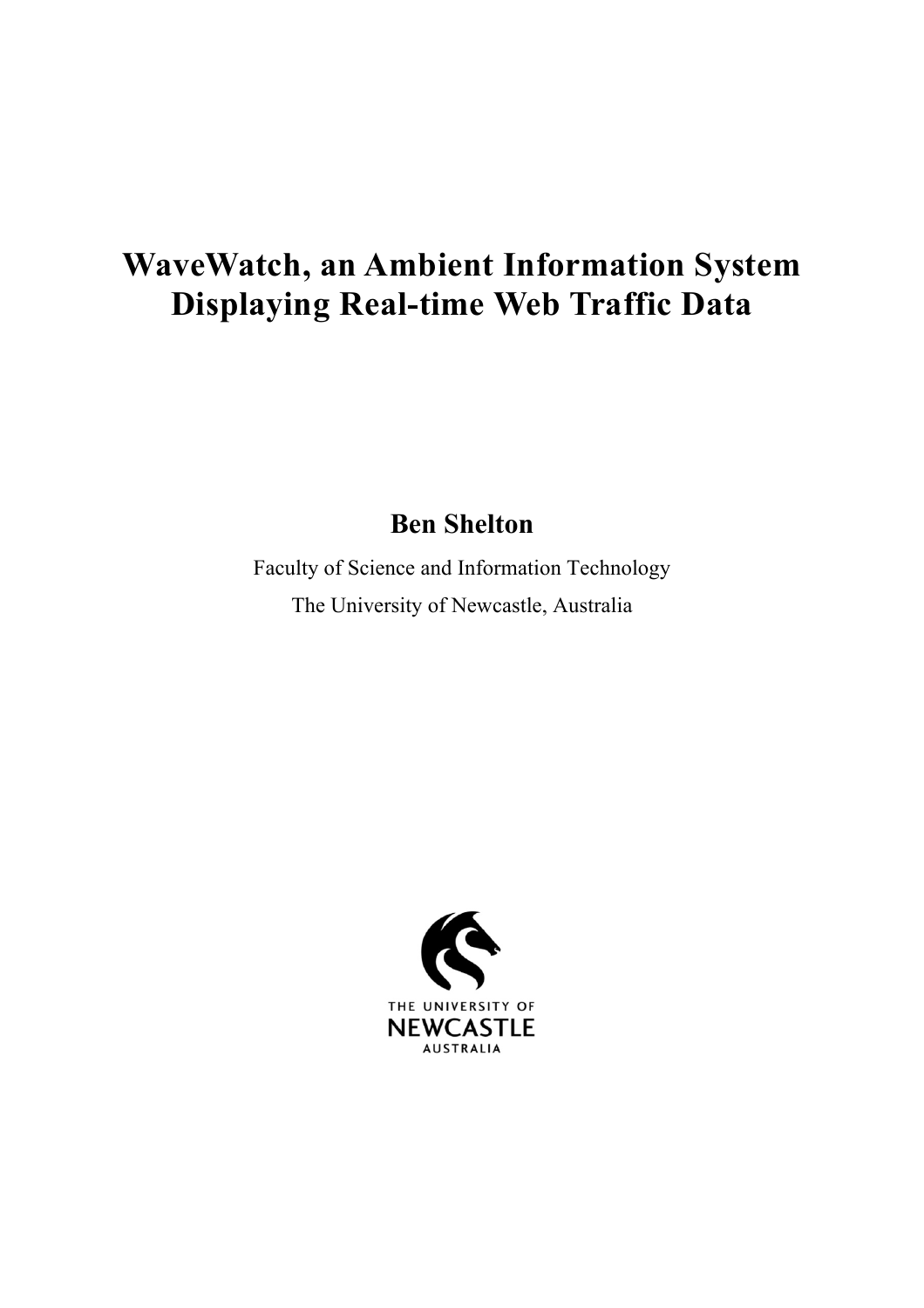#### **Declaration of Originality**

I declare that the work presented in this thesis is, to the best of my knowledge, original and my own work, or otherwise as acknowledged in the text. The material submitted in this thesis has not been submitted, either in whole or in part, for a degree at this or any other university.

Ben Shelton

August 2015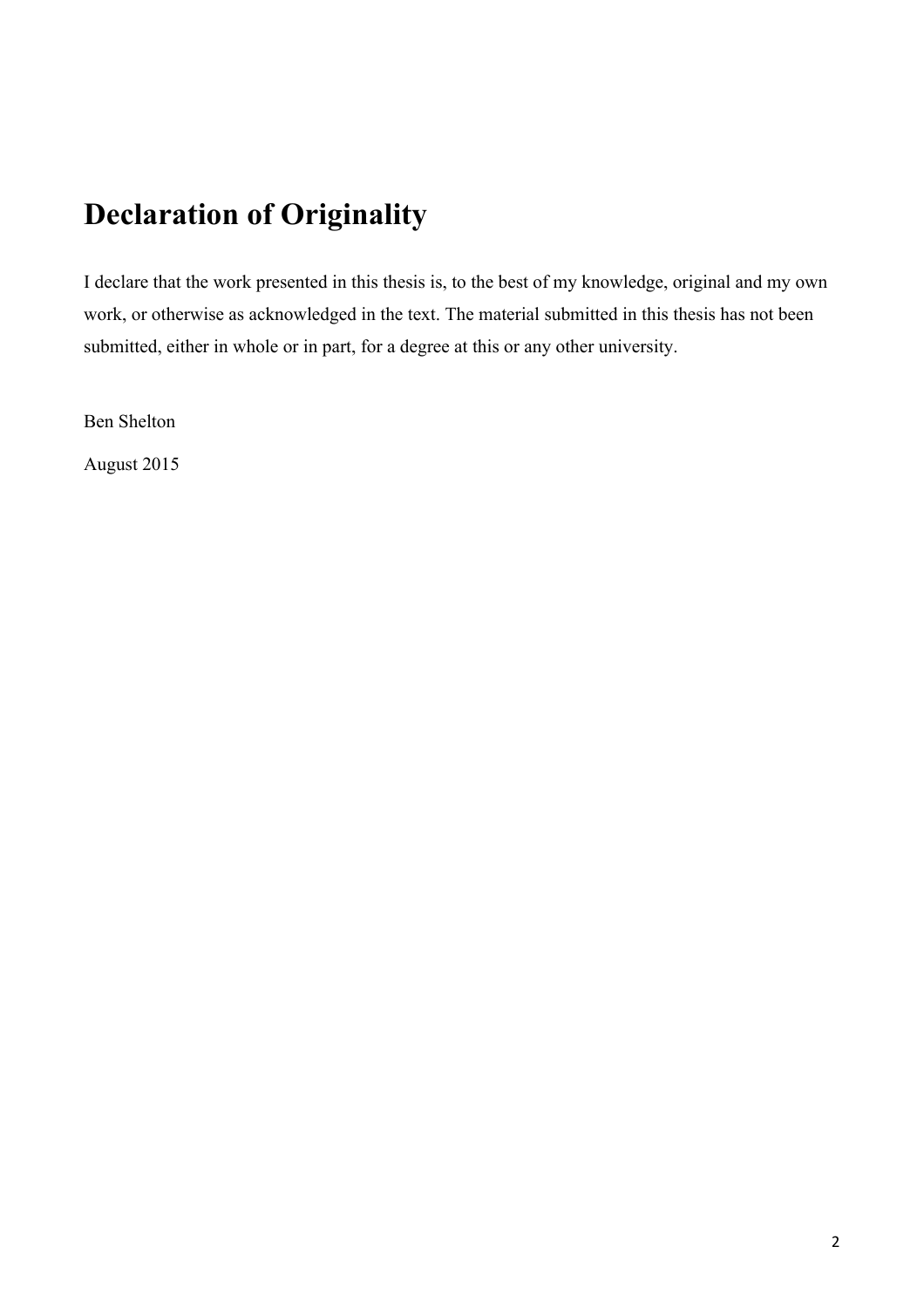#### **Acknowledgements**

I would like to extend my thanks to a number of individuals who have made this research project possible. Firstly, I would like to thank my research supervisor Dr Keith Nesbitt for his constant enthusiasm and guidance through the writing of this thesis. Keith's ongoing support, passion and immense domain knowledge made the writing of this thesis and the creation of the WaveWatch a joy. The learnings and skills that Keith has passed onto me through this process are invaluable.

Secondly I would like to thank Jodie Preston, Jacqui Reed and Gloria Fornasier for offering organisational support for the WaveWatch project. The interest, passion and support from Jodie, Jacqui, Gloria and the wider University of Newcastle Marketing and Public Relations Team, helped see the successful design, implementation and evaluation of the WaveWatch.

Finally as a personal note I would like to extend my thanks to both my Mother Leanne and my Partner Jessie for both being a constant source of encouragement during this research project.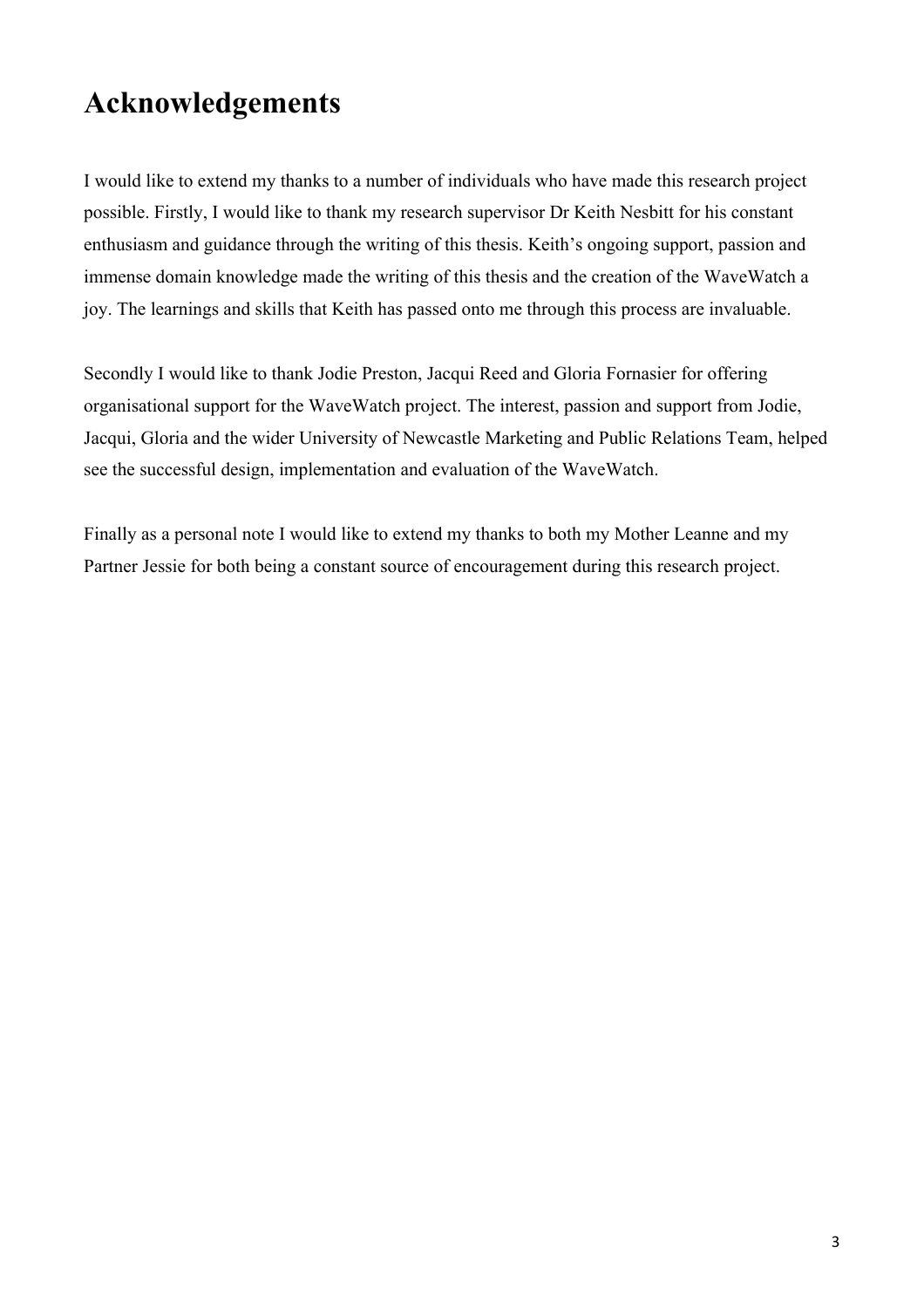## **Table of Contents**

| 2.1 |                                                                                                          |  |
|-----|----------------------------------------------------------------------------------------------------------|--|
| 2.2 |                                                                                                          |  |
|     |                                                                                                          |  |
|     |                                                                                                          |  |
|     |                                                                                                          |  |
|     |                                                                                                          |  |
| 2.3 |                                                                                                          |  |
|     |                                                                                                          |  |
|     |                                                                                                          |  |
|     |                                                                                                          |  |
|     |                                                                                                          |  |
| 2.4 |                                                                                                          |  |
|     |                                                                                                          |  |
|     |                                                                                                          |  |
|     |                                                                                                          |  |
|     |                                                                                                          |  |
|     |                                                                                                          |  |
|     |                                                                                                          |  |
|     | 2.5.1 Intrusiveness, Notification, Persistence, Temporal context, Overview to detail, Modality, Level of |  |
|     |                                                                                                          |  |
|     |                                                                                                          |  |
|     |                                                                                                          |  |
|     |                                                                                                          |  |
|     |                                                                                                          |  |
|     |                                                                                                          |  |
|     |                                                                                                          |  |
|     |                                                                                                          |  |
|     |                                                                                                          |  |
|     |                                                                                                          |  |
|     |                                                                                                          |  |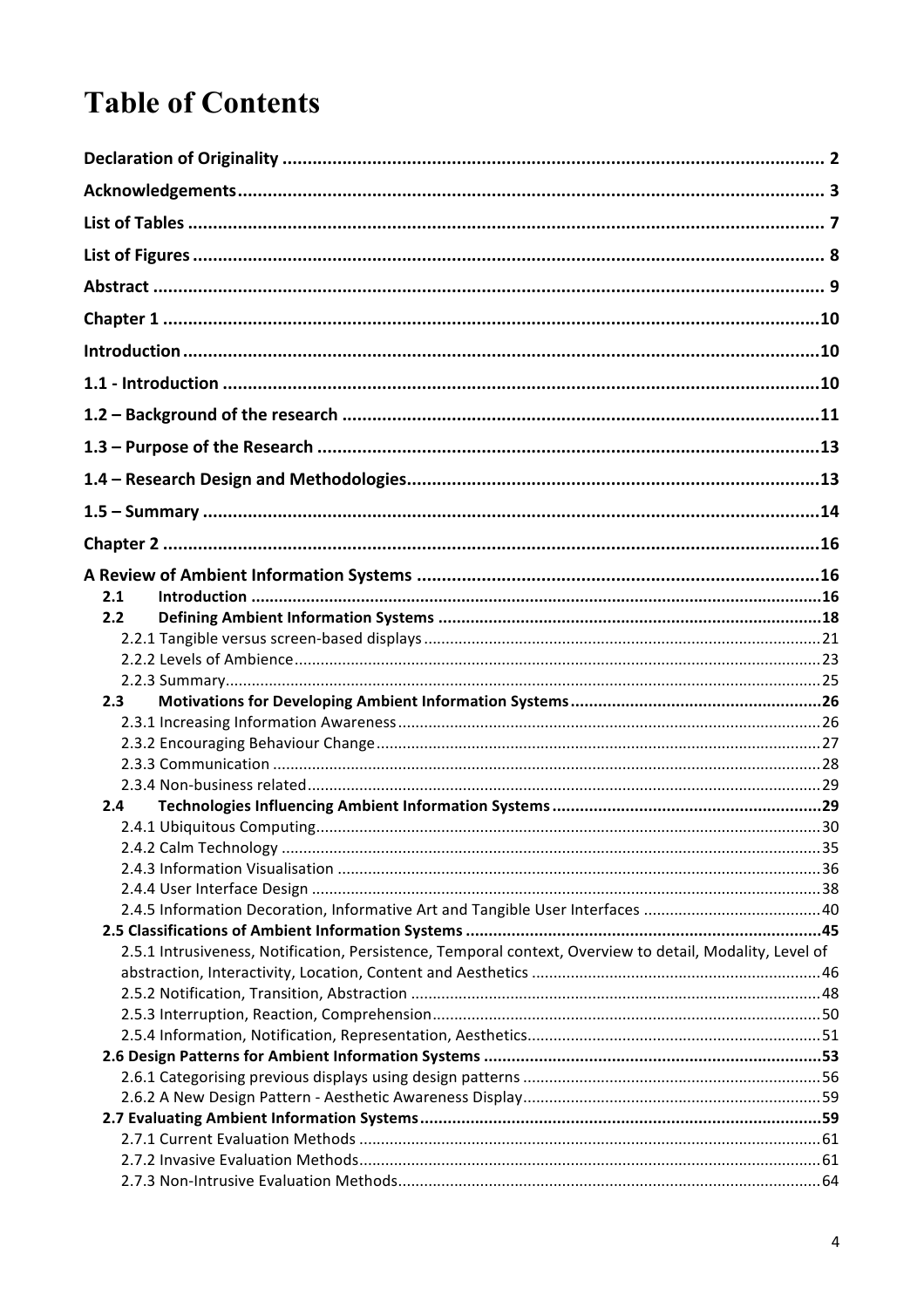| 2.8 |  |
|-----|--|
|     |  |
|     |  |
|     |  |
|     |  |
|     |  |
|     |  |
|     |  |
|     |  |
|     |  |
|     |  |
|     |  |
|     |  |
|     |  |
|     |  |
|     |  |
|     |  |
|     |  |
|     |  |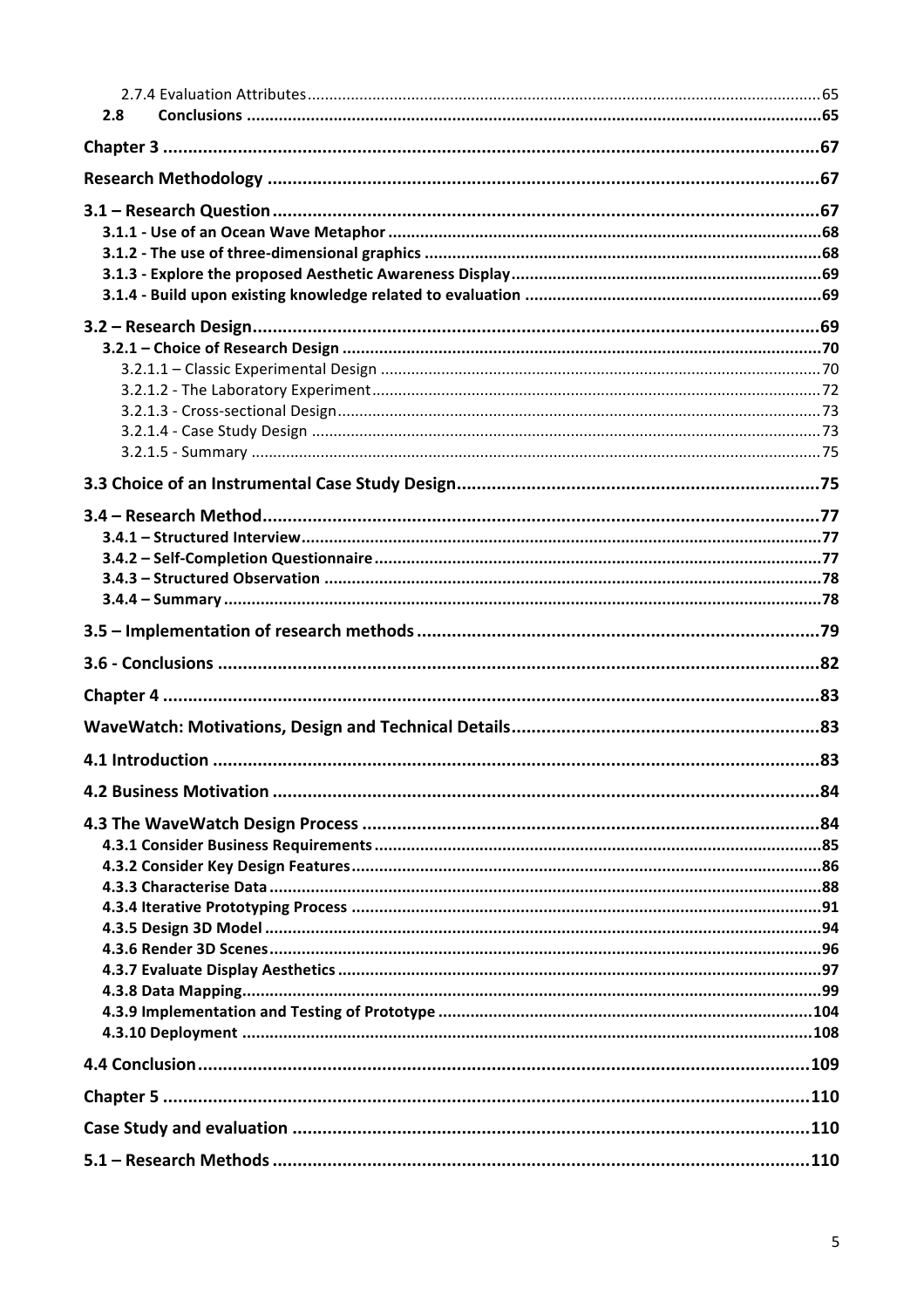| 5.4.1 |  |  |
|-------|--|--|
|       |  |  |
|       |  |  |
|       |  |  |
|       |  |  |
|       |  |  |
|       |  |  |
|       |  |  |
|       |  |  |
| 1.    |  |  |
| 2.    |  |  |
| 3.    |  |  |
| 4.    |  |  |
| 5.    |  |  |
| 6.    |  |  |
| 7.    |  |  |
|       |  |  |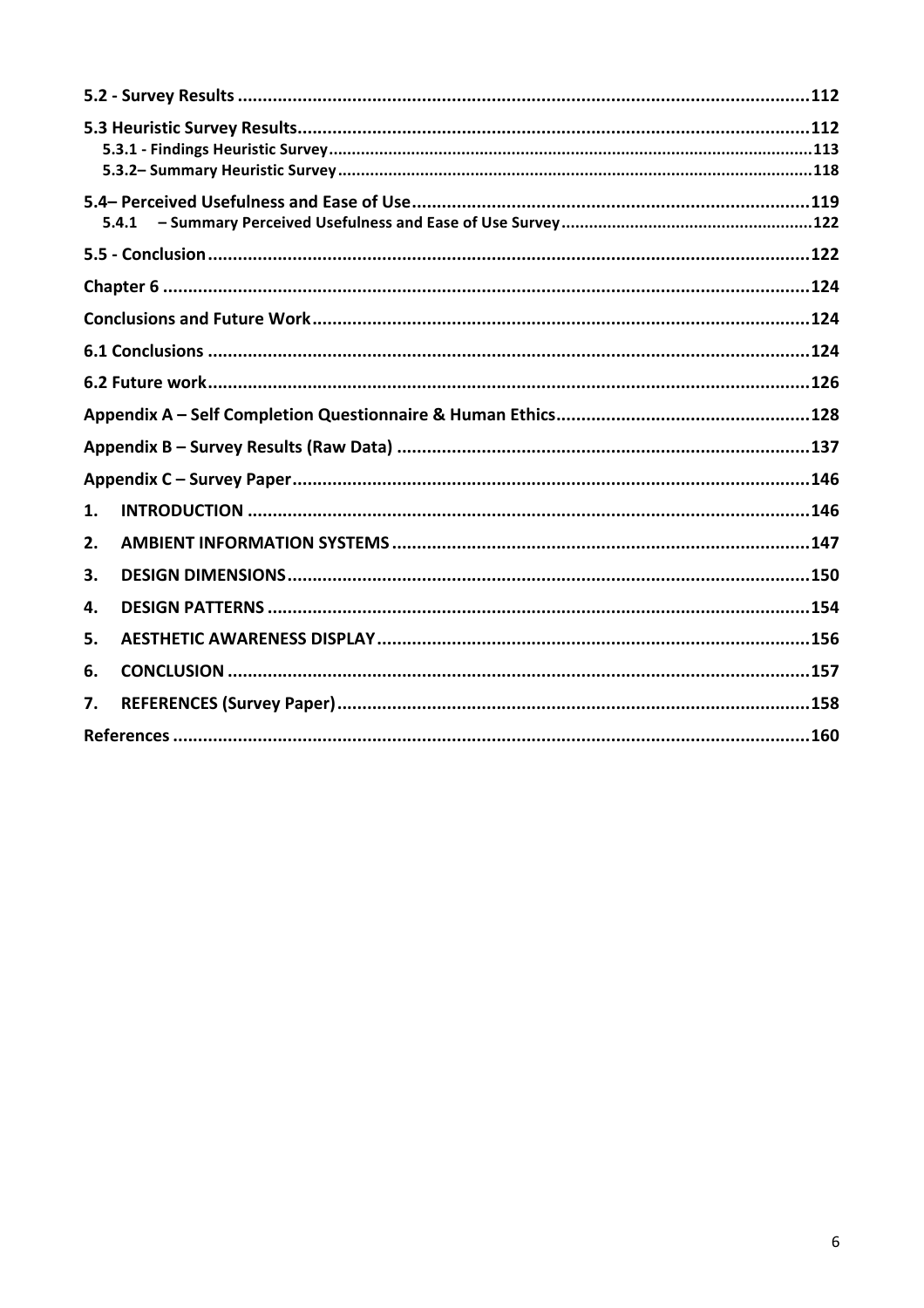## **List of Tables**

| Table 2.3: Examples of Ambient Displays designed to Increase Information Awareness  26          |  |
|-------------------------------------------------------------------------------------------------|--|
|                                                                                                 |  |
|                                                                                                 |  |
| Table 2.6: Examples of the variety of Ambient Media used in Ambient Information Systems  43     |  |
|                                                                                                 |  |
|                                                                                                 |  |
|                                                                                                 |  |
| Table 2.10: Idealised models or design patterns used to categorise Notification Systems 51      |  |
| Table 2.11: Ranking categories used for the four different design dimensions of the taxonomy of |  |
|                                                                                                 |  |
|                                                                                                 |  |
| Table 2.13: Design dimension mappings for Multiple Information Consolidator 55                  |  |
|                                                                                                 |  |
| Table 2.15: Design dimension mappings for High-Throughput Textual Display 58                    |  |
|                                                                                                 |  |
|                                                                                                 |  |
|                                                                                                 |  |
|                                                                                                 |  |
|                                                                                                 |  |
|                                                                                                 |  |
| Table 4.1: - Each of the Displacer Object/Noise Shader attributes for the WaveWatch intensity   |  |
|                                                                                                 |  |
|                                                                                                 |  |
|                                                                                                 |  |
| Table 4.4: The components of the WaveWatch and the technology used to build it  104             |  |
|                                                                                                 |  |
|                                                                                                 |  |
| Table 5.3: Responses to the Perceived Usefulness and Ease of Use survey as percentages  120     |  |
|                                                                                                 |  |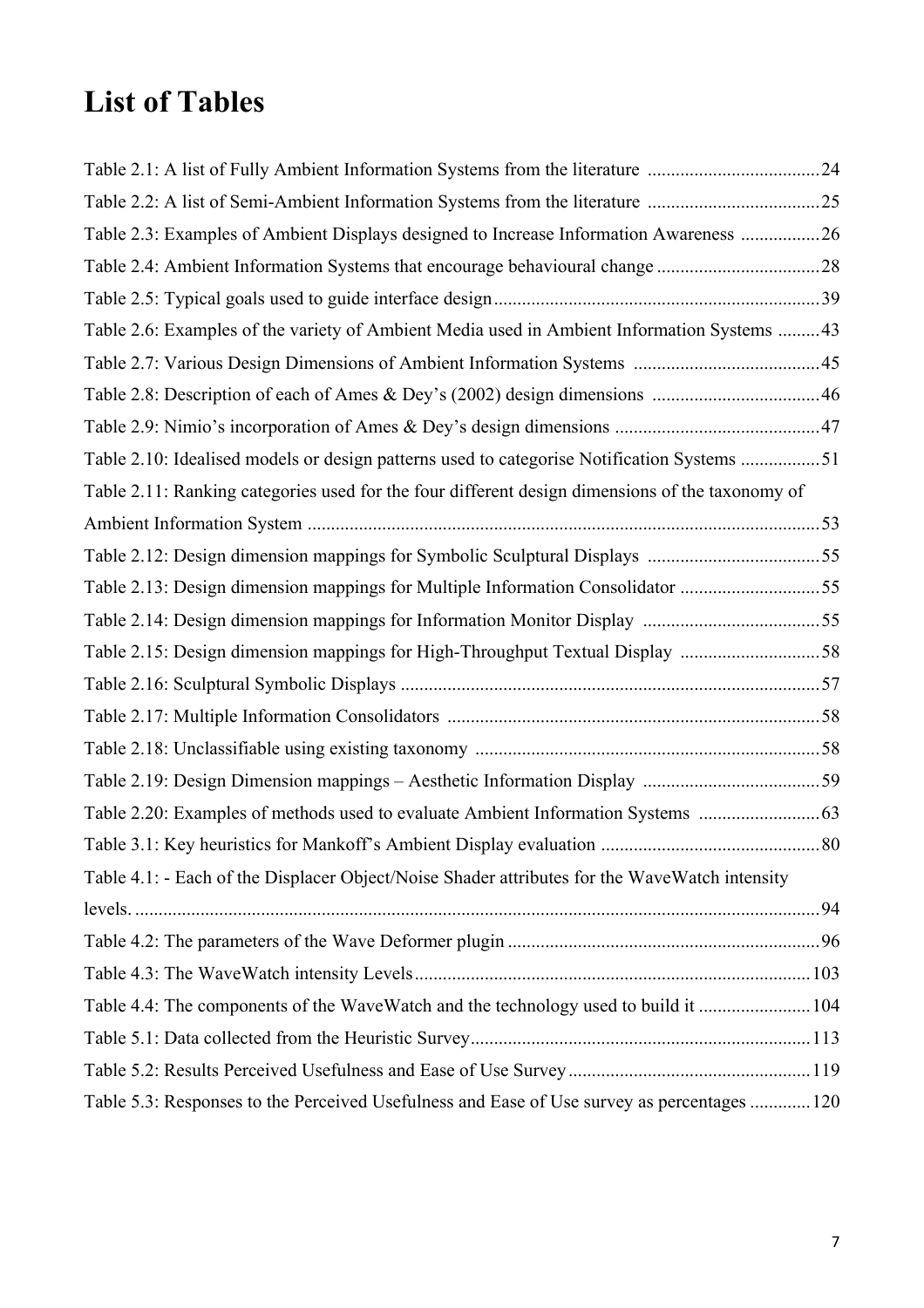# **List of Figures**

| Figure 2.2: A Venn diagram of the domains contributing to Ambient Information Systems 30             |  |
|------------------------------------------------------------------------------------------------------|--|
|                                                                                                      |  |
|                                                                                                      |  |
|                                                                                                      |  |
|                                                                                                      |  |
| Figure 4.1: A UML diagram showing WaveWatch the design and development process                       |  |
| Figure 4.2: A plot of web traffic data showing typical changes in web traffic over a period of seven |  |
|                                                                                                      |  |
| Figure 4.3: A plot of web traffic data showing typical changes in web traffic over 3 days.  89       |  |
|                                                                                                      |  |
|                                                                                                      |  |
|                                                                                                      |  |
|                                                                                                      |  |
| Figure 4.8: The attributes set on the Noise Shader that was used to create the ocean chop animation  |  |
|                                                                                                      |  |
|                                                                                                      |  |
|                                                                                                      |  |
|                                                                                                      |  |
|                                                                                                      |  |
|                                                                                                      |  |
| Figure 5.1: The WaveWatch display installed into the M&PR office at The University of Newcastle,     |  |
|                                                                                                      |  |